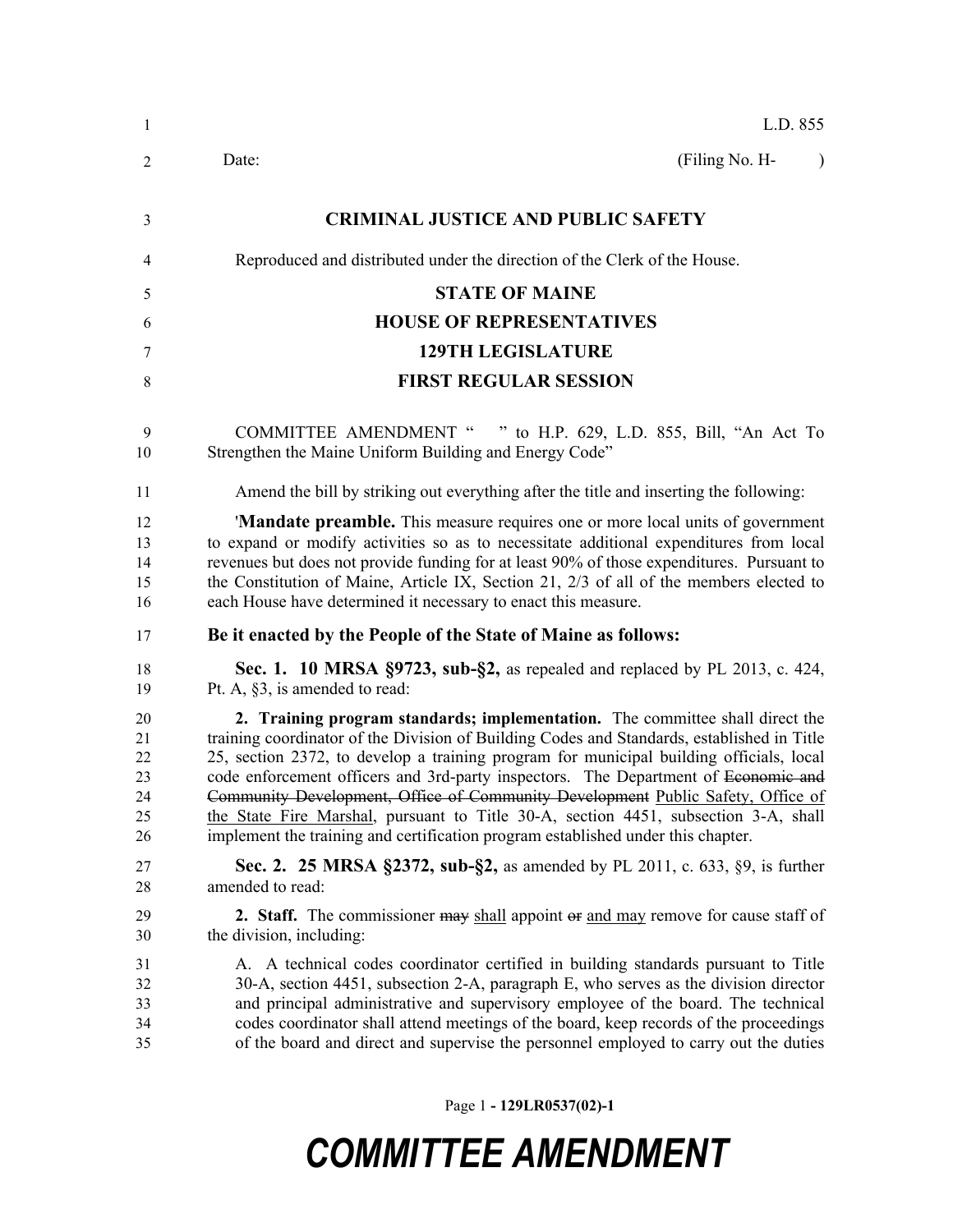of the board, including but not limited to providing technical support and public outreach for the adoption of the code, amendments, conflict resolutions and interpretations. Technical support and public outreach must include, but may not be limited to:

- (1) Providing nonbinding interpretation of the code for professionals and the general public; and
- (2) Establishing and maintaining a publicly accessible website to publish general technical assistance, code updates and interpretations and post-training course schedules; and
- B. An office specialist to provide administrative support to the division and the 11 board.; and
- C. A trainer to coordinate and provide training to municipal building officials, local code enforcement officers and 3rd-party inspectors.
- **Sec. 3. 25 MRSA §2374,** as repealed and replaced by PL 2013, c. 424, Pt. A, §12, is amended to read:

#### **§2374. Uniform Building Codes and Standards Fund**

 The Uniform Building Codes and Standards Fund, referred to in this section as "the fund," is established within the Department of Public Safety to fund the activities of the division under this chapter and the activities of the board under Title 10, chapter 1103 and 20 the Department of Economic and Community Development, Office of Community Development under Title 30-A, section 4451, subsection 3-A. Revenue for this fund is provided by the surcharge established by section 2450-A. The Department of Public Safety and the Department of Economic and Community Development, Office of Community Development shall together determine an amount to be transferred annually from the fund for training and certification under Title 30-A, section 4451, subsection 3-A to the Maine Code Enforcement Training and Certification Fund established in Title 30-A, section 4451, subsection 3-B. The Department of Public Safety shall also deposit any permit surcharge collected under Title 30-A, section 4101-A into the fund. Any balance of the fund may not lapse, but must be carried forward as a continuing account to be expended for the same purpose in the following fiscal year.

**Sec. 4. 30-A MRSA §4101-A** is enacted to read:

### **§4101-A. Permit surcharge**

 A surcharge of \$5 is imposed on each permit issued by a municipality under this subchapter for new construction or renovation subject to the Maine Uniform Building and Energy Code adopted pursuant to Title 10, chapter 1103. The municipality shall collect the fee when issuing the permit and shall, on a schedule established by the Department of Public Safety, remit all fees collected to the Department of Public Safety, which shall deposit the fees into the Uniform Building Codes and Standards Fund established in Title 25, section 2374.

 **Sec. 5. 30-A MRSA §4221, sub-§1,** as amended by PL 2011, c. 655, Pt. FF, §6 and affected by §16, is further amended to read:

Page 2 **- 129LR0537(02)-1**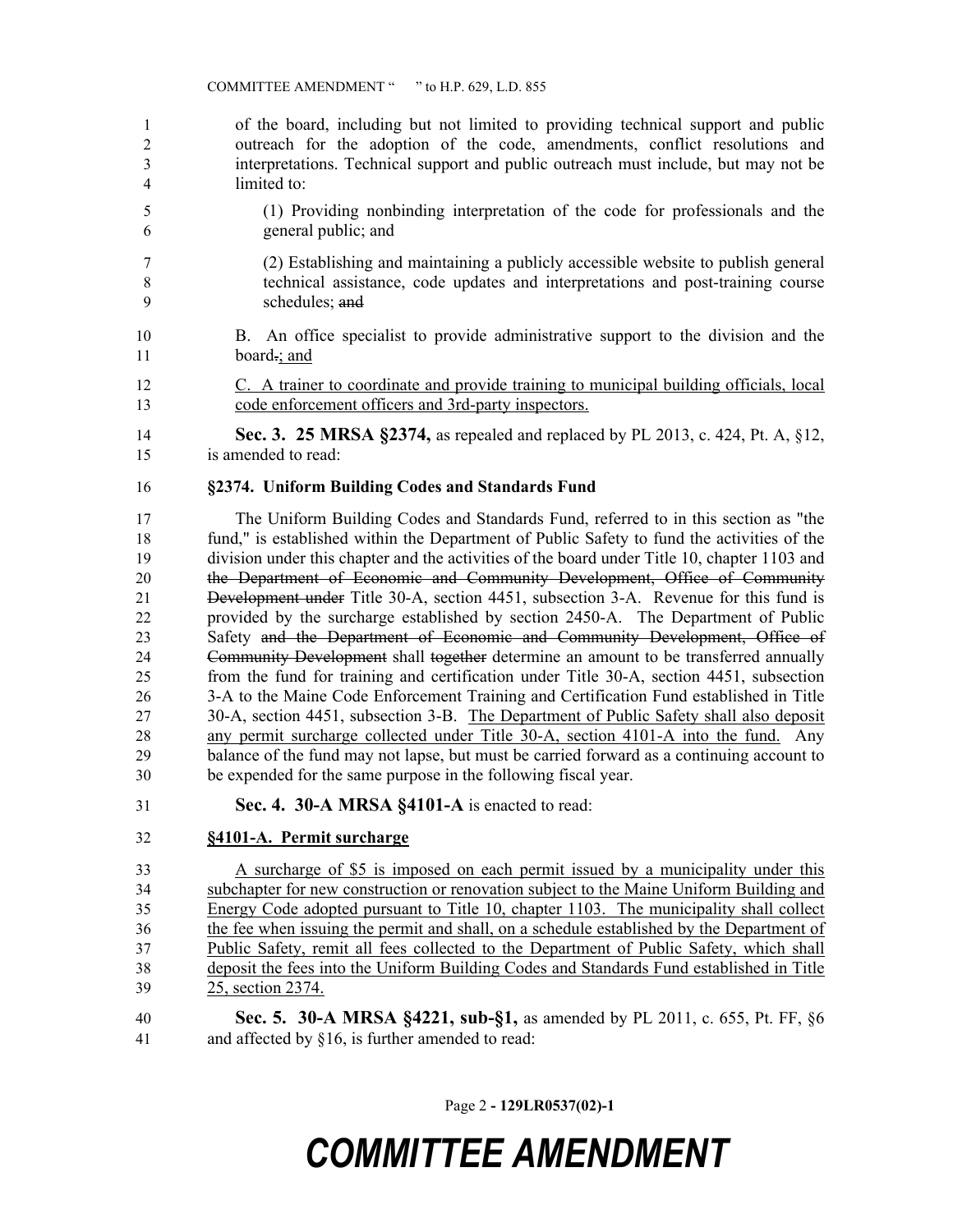**1. Appointment; compensation; removal.** In every municipality, the municipal officers shall appoint one or more inspectors of plumbing, who need not be residents of the municipality for which they are appointed. Plumbing inspectors are appointed for a term of one year or more and must be sworn and the appointment recorded as provided in section 2526, subsection 9. An individual properly appointed as plumbing inspector and satisfactorily performing the duties may continue in that capacity after the term has expired until replaced. The municipal officers shall notify the department and the Department of Economic and Community Development, Office of Community Development Public Safety, Office of the State Fire Marshal of the appointment of a plumbing inspector in writing within 30 days of the appointment.

- Compensation of plumbing inspectors is determined by the municipal officers and paid 12 by the respective municipalities.
- The municipal officers may remove a plumbing inspector for cause, after notice and hearing.

 **Sec. 6. 30-A MRSA §4451,** as amended by PL 2019, c. 40, §1, is further amended to read:

### **§4451. Training and certification for code enforcement officers**

 **1. Certification required; exceptions.** A municipality may not employ any individual to perform the duties of a code enforcement officer who is not certified by the former State Planning Office or, the Department of Economic and Community Development, Office of Community Development or the Department of Public Safety, Office of the State Fire Marshal, except that:

- A. An individual other than an individual appointed as a plumbing inspector has 12 months after beginning employment to be trained and certified as provided in this section;
- B. Whether or not any extension is available under paragraph A, the Department of Economic and Community Development, Office of Community Development Public Safety, Office of the State Fire Marshal may waive this requirement for up to one year if the certification requirements cannot be met without imposing a hardship on the municipality employing the individual;
- C. An individual may be temporarily authorized in writing by the Department of Health and Human Services, Division of Health Engineering to be employed as a plumbing inspector for a period not to exceed 12 months; and

 D. An individual whose certification has expired or is about to expire may be temporarily authorized in writing by the Department of Economic and Community Development, Office of Community Development Public Safety, Office of the State Fire Marshal to extend that individual's certification for a period not to exceed 12 months in cases where the necessary training or examination is suspended under subsection 3-B, paragraph E.

 **2. Penalty.** Any municipality that violates this section commits a civil violation for which a forfeiture fine of not more than \$100 may be adjudged. Each day in violation constitutes a separate offense.

Page 3 **- 129LR0537(02)-1**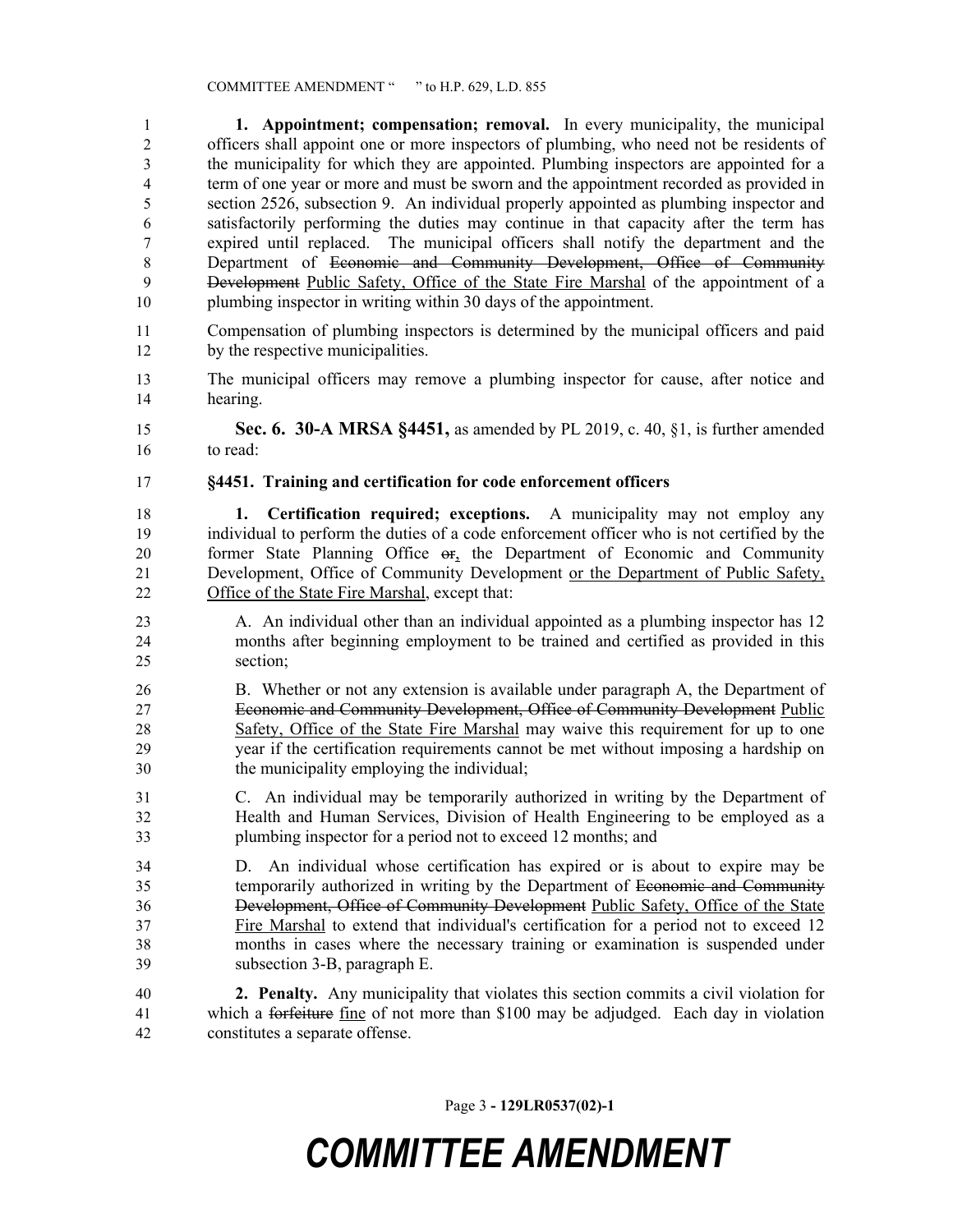**2-A. Code enforcement officer; definition and duties.** As used in this subchapter, "code enforcement officer" means a person certified under this section and employed by a municipality to enforce all applicable laws and ordinances in the following areas:

- A. Shoreland zoning under Title 38, chapter 3, subchapter 1, article 2-B;
- B. Comprehensive planning and land use under Part 2, Subpart 6-A;
- C. Internal plumbing under chapter 185, subchapter 3;
- D. Subsurface wastewater disposal under chapter 185, subchapter 3; and

 E. Building standards under chapter 141; chapter 185, subchapter 1; Title 5, sections 4582-B, 4582-C and 4594-F; beginning June 1, 2010, Title 10, chapter 1103; and

Title 25, chapter 313.

 **3. Training and certification of code enforcement officers.** In cooperation with code enforcement officer professional associations, the Maine Community College 13 System, the Department of Environmental Protection, and the Department of Health and 14 Human Services and the Department of Public Safety, except as otherwise provided in paragraph H, the Department of Economic and Community Development, Office of Community Development Public Safety, Office of the State Fire Marshal shall establish a continuing education program for individuals engaged in code enforcement. This program must provide training in the technical and legal aspects of code enforcement necessary for certification. The training program must include training to provide familiarity with the laws and ordinances related to the structure and practice of the municipal code enforcement office, municipal planning board and appeals board procedures, application review and permitting procedures, inspection procedures and enforcement techniques.

 H. If funding is not available to support the training and certification program authorized under this subsection, the Department of Economic and Community Development, Office of Community Development Public Safety, Office of the State Fire Marshal shall discontinue training and certification activities related to laws and ordinances referenced in subsection 2-A, paragraphs A and B and shall adopt by routine technical rules under Title 5, chapter 375, subchapter 2-A a program to register code enforcement officers that meet training and education qualifications. The Department of Economic and Community Development, Office of Community Development Public Safety, Office of the State Fire Marshal shall publish the list of persons registered for code enforcement who have submitted evidence of required qualifications. Persons registered under this paragraph must meet the requirements for training and certification under this subchapter. The Department of Economic and Community Development, Office of Community Development Public Safety, Office of the State Fire Marshal shall consult with the Department of Health and Human Services for the purposes of carrying out training and certification activities related to laws and ordinances referenced in subsection 2-A, paragraphs C and D. Within one month of discontinuation of training and certification under this paragraph, the Department of Economic and Community Development, Office of Community Development Public Safety, Office of the State Fire Marshal shall report to the joint standing committee of the Legislature having jurisdiction over appropriations and financial affairs and the joint standing committee of the

Page 4 **- 129LR0537(02)-1**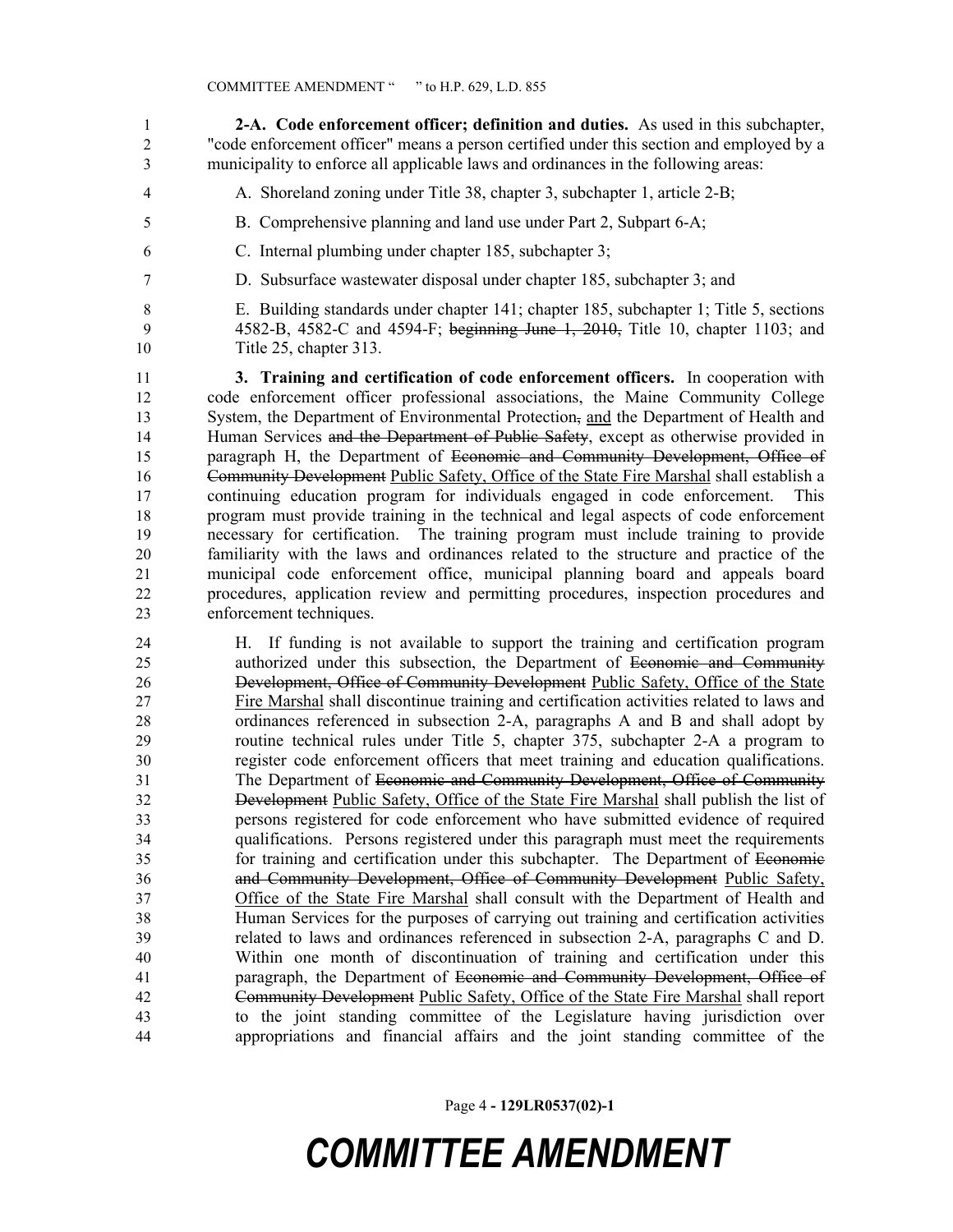Legislature having jurisdiction over state and local government matters a recommendation for funding the training and certification program or for further changes in program requirements.

 **3-A. Training and certification of inspectors in the Maine Uniform Building and Energy Code.** In accordance with the training and certification requirements developed pursuant to Title 10, section 9723, the Department of Economic and Community Development, Office of Community Development Public Safety, Office of the State Fire 8 Marshal shall provide the training necessary to certify municipal building officials, local code enforcement officers and 3rd-party inspectors.

 **3-B. Maine Code Enforcement Training and Certification Fund.** The Maine Code Enforcement Training and Certification Fund, referred to in this section as "the fund," is established as a nonlapsing fund to support training and certification programs 13 administered by the Department of Economic and Community Development, Office of Community Development Public Safety, Office of the State Fire Marshal for code enforcement officers, local plumbing inspectors, municipal building officials and 3rd-party inspectors in accordance with this subchapter.

- 17 A. Beginning July 1, 2009, and each year thereafter on On July 1st of each year, the funds identified in section 4215, subsection 4 for training and certifying local plumbing inspectors must be transferred to the fund.
- 20 B. Beginning July 1, 2009, and each year thereafter on On July 1st of each year, the funds identified in Title 25, section 2374 for training and certifying municipal building officials, local code enforcement officers and 3rd-party inspectors must be transferred to the fund.
- C. The Department of Economic and Community Development, Office of Community Development Public Safety, Office of the State Fire Marshal shall place in the fund any money it receives from grants to support the requirements of this subchapter.
- D. Funds related to code enforcement training and certification may be expended only in accordance with allocations approved by the Legislature and solely for the administration of this subchapter. Any balance remaining in the fund at the end of any fiscal year may not lapse but must be carried forward to the next fiscal year.
- E. If the fund does not contain sufficient money to support the costs of the training and certification provided for in this subchapter, the Department of Economic and Community Development, Office of Community Development Public Safety, Office of the State Fire Marshal may suspend all or reduce the level of training and certification activities.

 **4. Examination.** The Department of Economic and Community Development, Office of Community Development Public Safety, Office of the State Fire Marshal shall conduct at least one examination each year to examine candidates for certification at a 40 time and place designated by it. The Department of <del>Economic and Community</del> 41 Development, Office of Community Development Public Safety, Office of the State Fire Marshal may conduct additional examinations to carry out the purposes of this subchapter.

Page 5 **- 129LR0537(02)-1**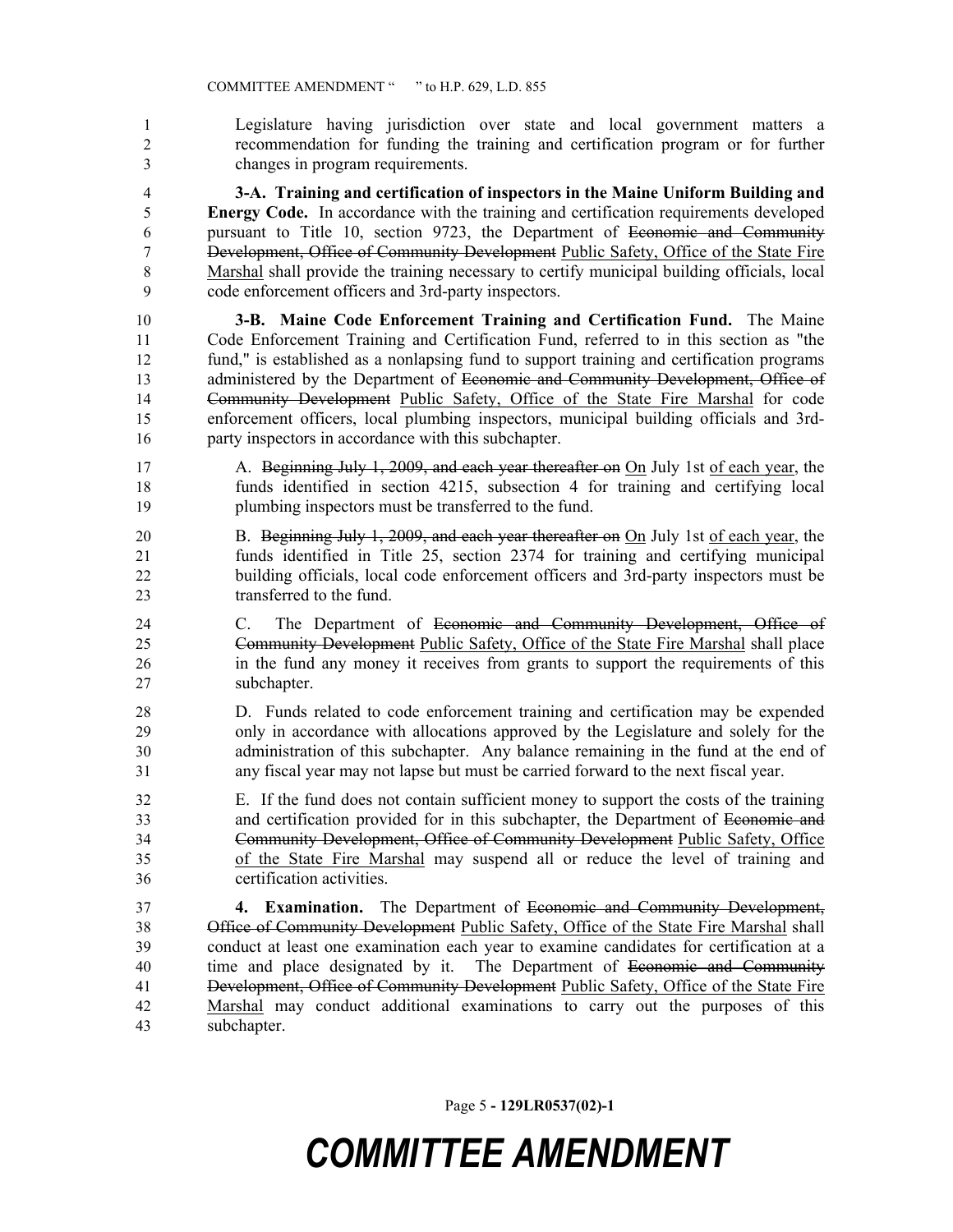**5. Certification standards.** The Department of Economic and Community 2 Development, Office of Community Development Public Safety, Office of the State Fire Marshal shall adopt routine technical rules under Title 5, chapter 375, subchapter 2-A to establish the qualifications, conditions and licensing standards and procedures for the certification and recertification of individuals as code enforcement officers. A code enforcement officer need only be certified in the areas of actual job responsibilities. The rules established under this subsection must identify standards for each of the areas of training under subsection 2-A, in addition to general standards that apply to all code enforcement officers.

 **6. Certification; terms; revocation.** The Department of Economic and Community 11 Development, Office of Community Development Public Safety, Office of the State Fire Marshal shall certify individuals as to their competency to successfully enforce ordinances and other land use regulations and permits granted under those ordinances and regulations and shall issue certificates attesting to the competency of those individuals to act as code enforcement officers. Certificates issued by the former State Planning Office or, the Department of Economic and Community Development, Office of Community 17 Development or the Department of Public Safety, Office of the State Fire Marshal are 18 valid for 6 years unless revoked by the District Court. An examination is not required for<br>19 recertification of code enforcement officers. The Department of <del>Economic and</del> 19 recertification of code enforcement officers. 20 Community Development, Office of Community Development Public Safety, Office of 21 the State Fire Marshal shall recertify a code enforcement officer if the code enforcement officer successfully completes at least 12 hours of approved training in each area of job responsibility during the 6-year certification period.

- A. The District Court may revoke the certificate of a code enforcement officer, in accordance with Title 4, chapter 5, when it finds that:
- (1) The code enforcement officer has practiced fraud or deception;
- (2) Reasonable care, judgment or the application of a duly trained and knowledgeable code enforcement officer's ability was not used in the performance of the duties of the office; or
- (3) The code enforcement officer is incompetent or unable to perform properly the duties of the office.
- B. Code enforcement officers whose certificates are invalidated under this subsection may be issued new certificates provided that they are newly certified as provided in this section.
- **7. Other professions unaffected.** This subchapter may not be construed to affect or prevent the practice of any other profession.
- **Sec. 7. 30-A MRSA §4452, sub-§7,** as amended by PL 2011, c. 655, Pt. FF, §9 and affected by §16, is further amended to read:

 **7. Natural resources protection laws.** A code enforcement officer, authorized by a municipality to represent that municipality in District Court and certified by the former State Planning Office or the Department of Economic and Community Development, Office of Community Development or the Department of Public Safety, Office of the State Fire Marshal under section 4453 as familiar with court procedures, may enforce the

Page 6 **- 129LR0537(02)-1**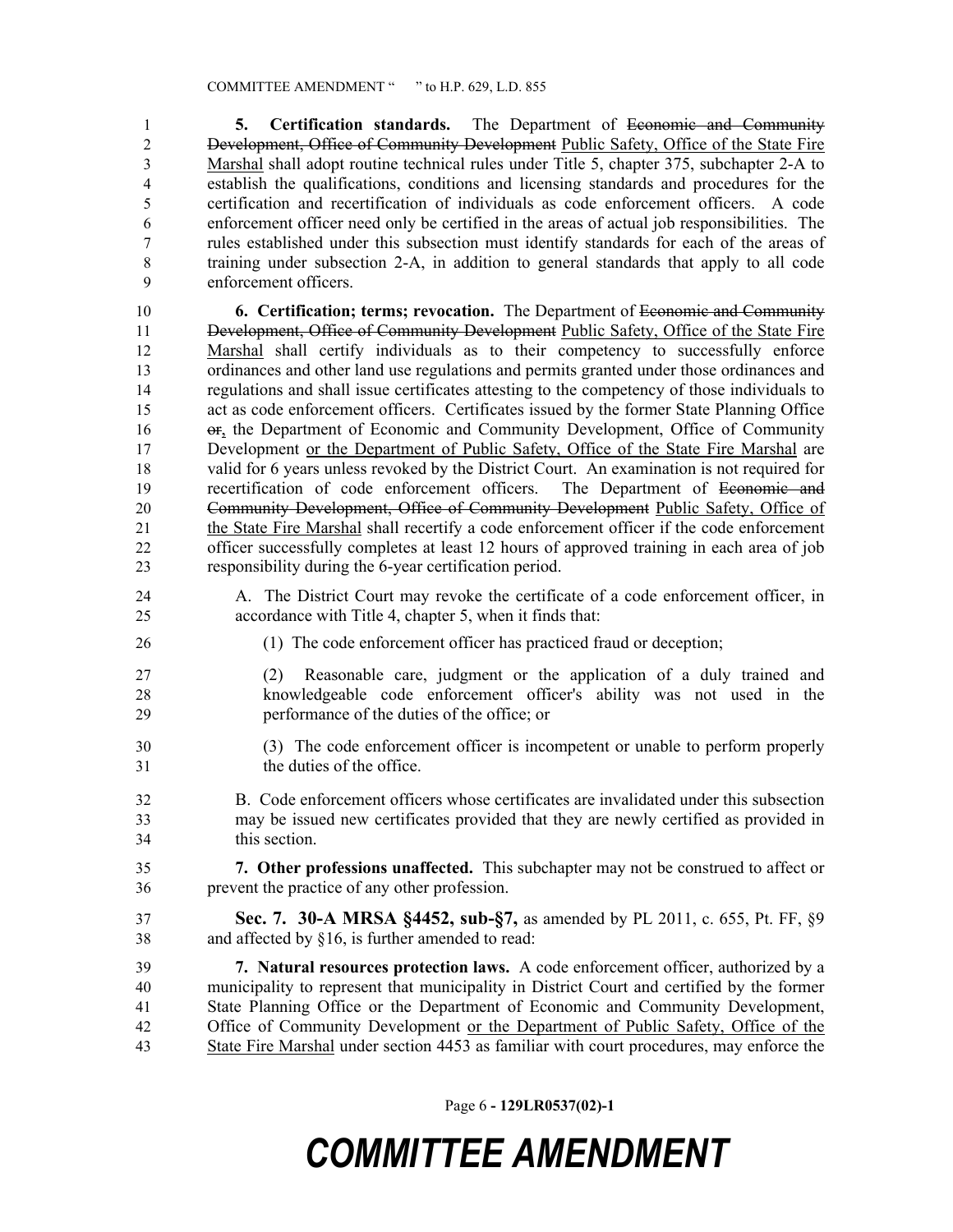provisions of Title 38, section 420-C, Title 38, chapter 3, subchapter 1, article 5-A and Title 38, chapter 13-D by instituting injunctive proceedings or by seeking civil penalties in accordance with Title 38, section 349, subsection 2.

 **Sec. 8. 30-A MRSA §4453, first ¶,** as amended by PL 2011, c. 655, Pt. FF, §10 and affected by §16, is further amended to read:

 The Department of Economic and Community Development, Office of Community Development Public Safety, Office of the State Fire Marshal shall establish certification standards and a program to certify familiarity with court procedures for the following individuals:

 **Sec. 9. Appropriations and allocations.** The following appropriations and allocations are made.

#### **ECONOMIC AND COMMUNITY DEVELOPMENT, DEPARTMENT OF**

- **Community Development Block Grant Program 0587**
- Initiative: Deallocates funds due to the responsibility for the training and certification of code enforcement officers being transferred to the Department of Public Safety.

| 16 | <b>OTHER SPECIAL REVENUE FUNDS</b> | 2019-20      | 2020-21      |
|----|------------------------------------|--------------|--------------|
| 17 | All Other                          | $(\$30,000)$ | $(\$30,000)$ |
| 18 |                                    |              |              |
| 19 | OTHER SPECIAL REVENUE FUNDS TOTAL  | $(\$30,000)$ | $(\$30,000)$ |
|    |                                    |              |              |
|    |                                    |              |              |
| 20 | <b>ECONOMIC AND COMMUNITY</b>      |              |              |

| 21 | DEVELOPMENT, DEPARTMENT OF          |           |           |
|----|-------------------------------------|-----------|-----------|
| 22 | <b>DEPARTMENT TOTALS</b>            | 2019-20   | 2020-21   |
| 23 |                                     |           |           |
| 24 | <b>OTHER SPECIAL REVENUE FUNDS</b>  | (S30,000) | (S30,000) |
| 25 |                                     |           |           |
| 26 | <b>DEPARTMENT TOTAL - ALL FUNDS</b> | (S30,000) | (S30,000) |

#### **PUBLIC SAFETY, DEPARTMENT OF**

#### **Division of Building Codes and Standards Z073**

 Initiative: Provides funding for one Public Safety Inspector III position, one Public Safety Inspector II position and related costs to coordinate and administer code enforcement training.

| 32 | <b>OTHER SPECIAL REVENUE FUNDS</b> | 2019-20   | 2020-21   |
|----|------------------------------------|-----------|-----------|
| 33 | POSITIONS - LEGISLATIVE COUNT      | 2.000     | 2.000     |
| 34 | Personal Services                  | \$165,106 | \$172,822 |
| 35 | All Other                          | \$35,127  | \$35,214  |

Page 7 **- 129LR0537(02)-1**